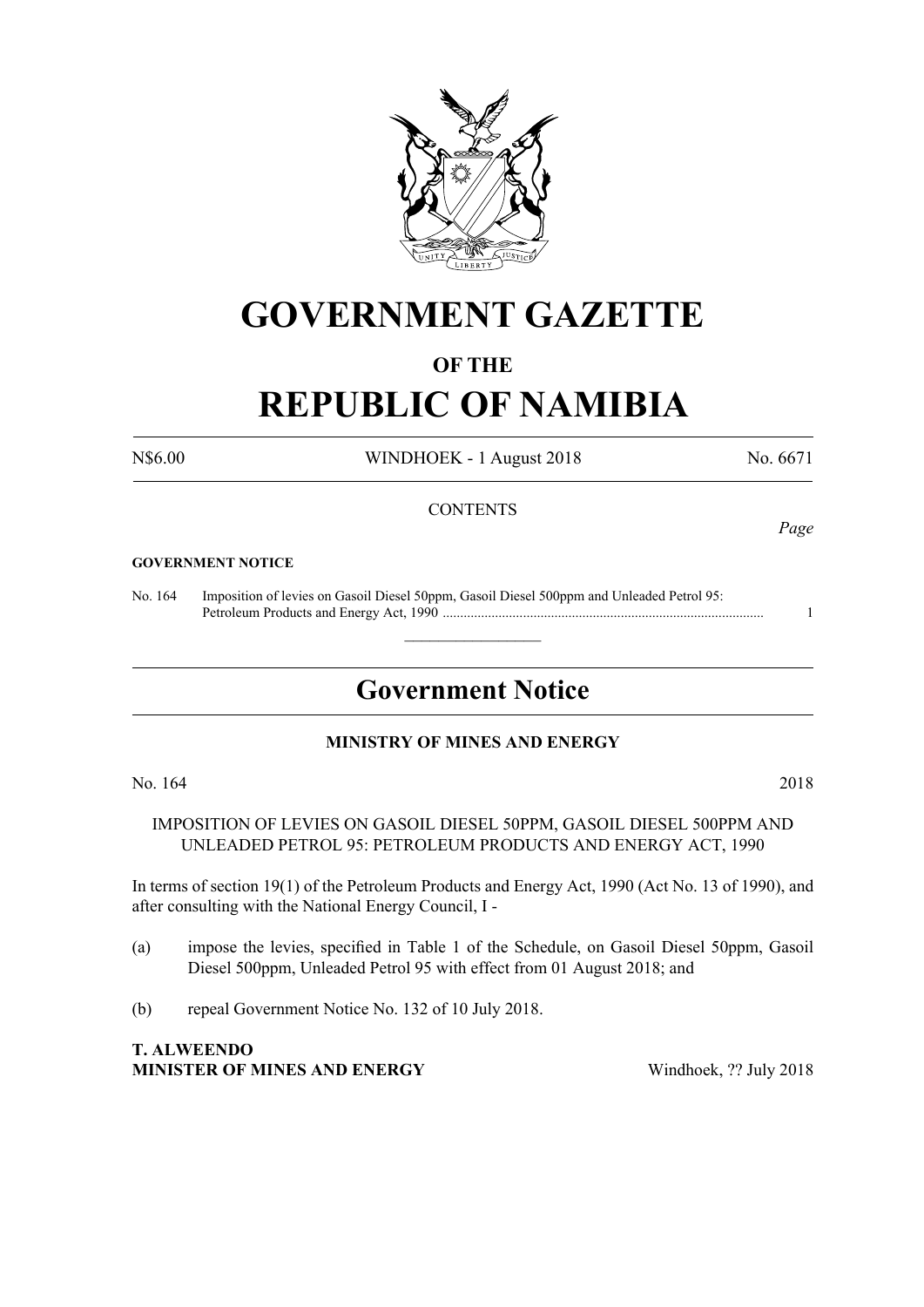#### **SCHEDULE**

### **Definition**

**1.** In this notice a word or expression to which a meaning has been assigned in the Petroleum Products and Energy Act, 1990 (Act No. 13 of 1990), has the same meaning and unless the context indicates otherwise -

"levy" means a levy imposed on petroleum products in terms of section  $19(1)(a)$  and referred to in paragraph 2 of this notice.

#### **Amount of levy**

**2.** The Namibia Dollar (N\$) currency per liter for every levy imposed on petroleum products is set out in Table 1.

| <b>LEVY IMPOSED ON PETROLEUM PRODUCTS</b> | PETROLEUM PRODUCTS ON WHICH<br><b>LEVY IS IMPOSED</b> |                                 |                                |
|-------------------------------------------|-------------------------------------------------------|---------------------------------|--------------------------------|
|                                           | <b>Unleaded</b><br>Petrol 95                          | <b>Gasoil Diesel</b><br>500 ppm | <b>Gasoil Diesel</b><br>50 ppm |
| <b>Dealer Margin</b>                      | 1.00                                                  | 1.00                            | 1.00                           |
| <b>Industry Margin</b>                    | 0.91                                                  | 0.91                            | 0.91                           |
| <b>Fuel Levy</b>                          | 0.65                                                  | 0.65                            | 0.65                           |
| <b>Road Fund Administration Levy</b>      | 1.30                                                  | 1.30                            | 1.30                           |
| <b>Motor Vehicle Accident Fund Levy</b>   | 0.477                                                 | 0.477                           | 0.477                          |
| <b>Road Safety Secretariat Levy</b>       | 0.026                                                 | 0.026                           | 0.026                          |
| <b>National Energy Fund Levy:</b>         |                                                       |                                 |                                |
| - Petroleum Equalization Levy             | 0.38                                                  | 0.42                            | 0.42                           |
| - Strategic Oil Storage Levy              | 0.60                                                  | 0.60                            | 0.60                           |
| <b>Total National Energy Fund levy:</b>   | 0.98                                                  | 1.02                            | 1.02                           |
| <b>Customs Duty:</b>                      |                                                       |                                 |                                |
| - Excise Duty                             | 0.03909                                               | 0.03817                         | 0.03817                        |
| - Duty Differential                       | 0.00091                                               | 0.00183                         | 0.00183                        |
| <b>Total Customs Duty:</b>                | 0.04                                                  | 0.04                            | 0.04                           |
| <b>Service Differential:</b>              |                                                       |                                 |                                |
| - Storage & Handling                      | 0.0798                                                | 0.0798                          | 0.0798                         |
| - Delivery                                | 0.0937                                                | 0.0937                          | 0.0937                         |
| <b>Total Service Differential:</b>        | 0.1735                                                | 0.1735                          | 0.1735                         |

### **TABLE 1**

#### **Person liable for levy payment**

**3.** A consumer who may purchase petroleum products such as Gasoil Diesel 50ppm, Gasoil Diesel 500ppm and Unleaded Petrol 95 at any licensed retail outlet anywhere in Namibia will be liable for payment of the levies imposed on those petroleum products.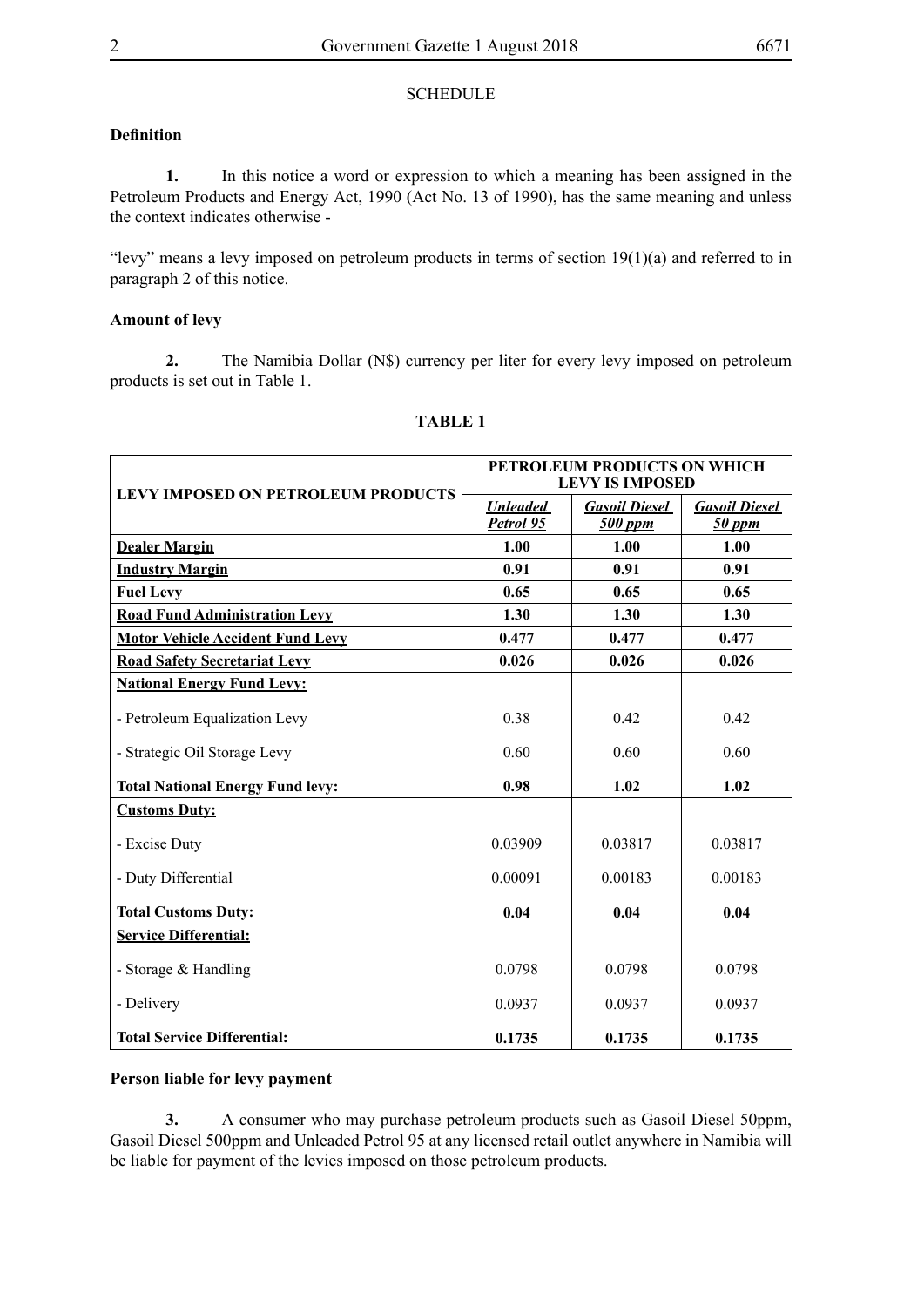#### **Energy source on which levy is payable**

**4.** The energy sources in respect of which levies on petroleum products are payable are Gasoil Diesel 50ppm, Gasoil Diesel 500ppm and Unleaded Petrol 95.

#### **Person responsible for levy collection**

**5.** (1) The person or institutions that are responsible for the collection of levies on petroleum products are specified in Table 2.

(2) The symbol  $(\rightarrow)$  in Table 2 indicates the chain of collection from the consumers of petroleum products to the final collector of the levy.

| <b>LEVY IMPOSED ON</b><br><b>PETROLEUM PRODUCTS</b> | PERSON/INSTITUTION RESPONSIBLE FOR LEVY<br><b>COLLECTION</b>                                                                                                                           |  |  |
|-----------------------------------------------------|----------------------------------------------------------------------------------------------------------------------------------------------------------------------------------------|--|--|
| <b>Dealer Margin</b>                                | Fuel Consumers $\rightarrow$ Licensed Fuel Retailers                                                                                                                                   |  |  |
| <b>Industry Margin</b>                              | Fuel Consumers $\rightarrow$ Licensed Fuel Retailers $\rightarrow$ Licensed Fuel<br><b>Wholesalers</b>                                                                                 |  |  |
| <b>Fuel Levy</b>                                    | Fuel Consumers $\rightarrow$ Licensed Fuel Retailers $\rightarrow$ Licensed Fuel<br>Wholesalers $\rightarrow$ Ministry of Finance                                                      |  |  |
| <b>Road Fund Administration</b><br><b>Levy</b>      | Fuel Consumers $\rightarrow$ Licensed Fuel Retailers $\rightarrow$ Licensed Fuel<br>Wholesalers $\rightarrow$ Road Fund Administration                                                 |  |  |
| <b>Motor Vehicle Accident</b><br><b>Fund Levy</b>   | Fuel Consumers $\rightarrow$ Licensed Fuel Retailers $\rightarrow$ Licensed Fuel<br>Wholesalers $\rightarrow$ National Energy Fund $\rightarrow$ Motor Vehicle Accident<br><b>Fund</b> |  |  |
| <b>Road Safety Secretariat</b><br><b>Levy</b>       | Fuel Consumers $\rightarrow$ Licensed Fuel Retailers $\rightarrow$ Licensed Fuel<br>Wholesalers $\rightarrow$ National Energy Fund $\rightarrow$ National Road Safety<br>Council       |  |  |
| <b>National Energy Fund Levy:</b>                   | Fuel Consumers $\rightarrow$ Licensed Fuel Retailers $\rightarrow$ Licensed Fuel<br>Wholesalers $\rightarrow$ National Energy Fund                                                     |  |  |
| - Petroleum Equalization Levy                       | Fuel Consumers $\rightarrow$ Licensed Fuel Retailers $\rightarrow$ Licensed Fuel Wholesalers<br>$\rightarrow$ National Energy Fund                                                     |  |  |
| - Strategic Oil Storage Levy                        | Fuel Consumers $\rightarrow$ Licensed Fuel Retailers $\rightarrow$ Licensed Fuel Wholesalers<br>$\rightarrow$ National Energy Fund                                                     |  |  |
| <b>Customs Duty:</b>                                | Fuel Consumers $\rightarrow$ Licensed Fuel Retailers $\rightarrow$ Licensed Fuel<br>Wholesalers $\rightarrow$ Ministry of Finance                                                      |  |  |
| - Excise Duty                                       | Fuel Consumers $\rightarrow$ Licensed Fuel Retailers $\rightarrow$ Licensed Fuel Wholesalers<br>$\rightarrow$ Ministry of Finance                                                      |  |  |
| - Duty Differential                                 | Fuel Consumers $\rightarrow$ Licensed Fuel Retailers $\rightarrow$ Licensed Fuel Wholesalers<br>$\rightarrow$ Ministry of Finance                                                      |  |  |
| <b>Service Differential:</b>                        | Fuel Consumers $\rightarrow$ Licensed Fuel Retailers $\rightarrow$ Licensed Fuel<br><b>Wholesalers</b>                                                                                 |  |  |
| - Storage $&$ Handling                              | Fuel Consumers $\rightarrow$ Licensed Fuel Retailers $\rightarrow$ Licensed Fuel Wholesalers                                                                                           |  |  |
| - Delivery                                          | Fuel Consumers $\rightarrow$ Licensed Fuel Retailers $\rightarrow$ Licensed Fuel Wholesalers                                                                                           |  |  |

#### **TABLE 2**

#### **Times when, manner in which and person to whom levy is payable**

**6.** (1) Levies collected on Gasoil Diesel 50ppm, Gasoil Diesel 500ppm and Unleaded Petrol 95 are payable any time, to licensed fuel retailers by a consumer who may purchase any type of the mentioned petroleum products in Namibia whether such transaction is conducted in cash payment or credit card transaction.

(2) Levies collected on Gasoil Diesel 50ppm, Gasoil Diesel 500ppm and Unleaded Petrol 95 by licensed fuel retailers are payable to licensed fuel wholesalers when a transaction for the